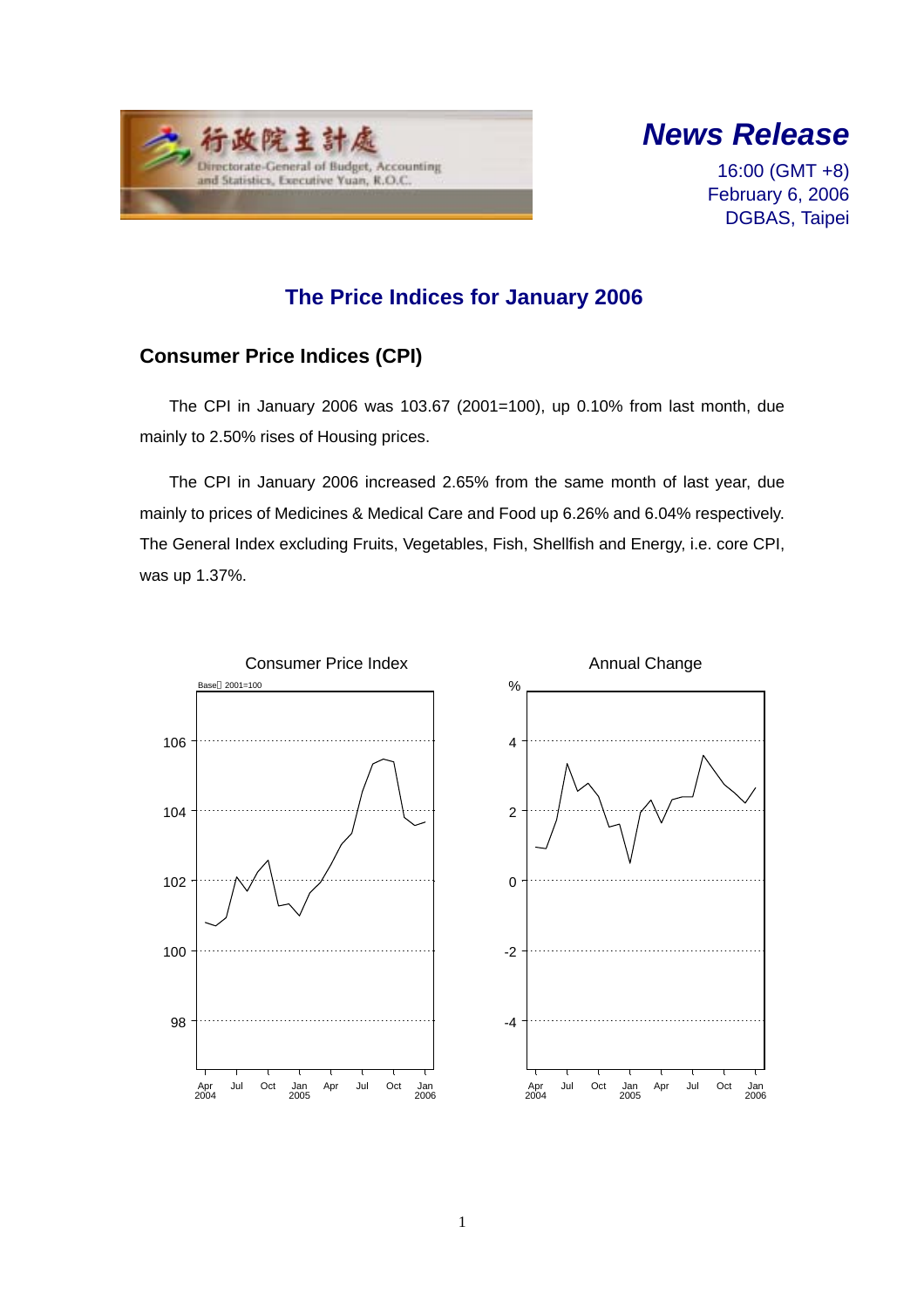#### **Wholesale Price Indices (WPI)**

The WPI in January 2006 was 110.03 (2001=100), down 1.36% from last month, due mainly to prices of Farm Products and Computer, Communication Eq., Audio & Video Equipment down 5.10% and 3.00% respectively.

The WPI in January 2006 increased 1.04% from the same month of last year, due mainly to prices of Energy Minerals and Petroleum & Coal Products rising 37.34% and 19.79% respectively. Besides, the Import Price Index rose 5.24% and Export Price Index fell 1.82%.



#### **Statistical Tables**

Table1 The Changes of Consumer Price Indices Table2 The Changes of Wholesale Price Indices Table3 The Changes of Import Price Indices Table4 The Changes of Export Price Indices

#### **For Further Information:**

*Statistics Database:* http://eng.stat.gov.tw/ *DGBAS* news releases on the Internet: http://eng.dgbas.gov.tw/ *Tel:* +886-2-23803449; *Fax:* +886-2-23803465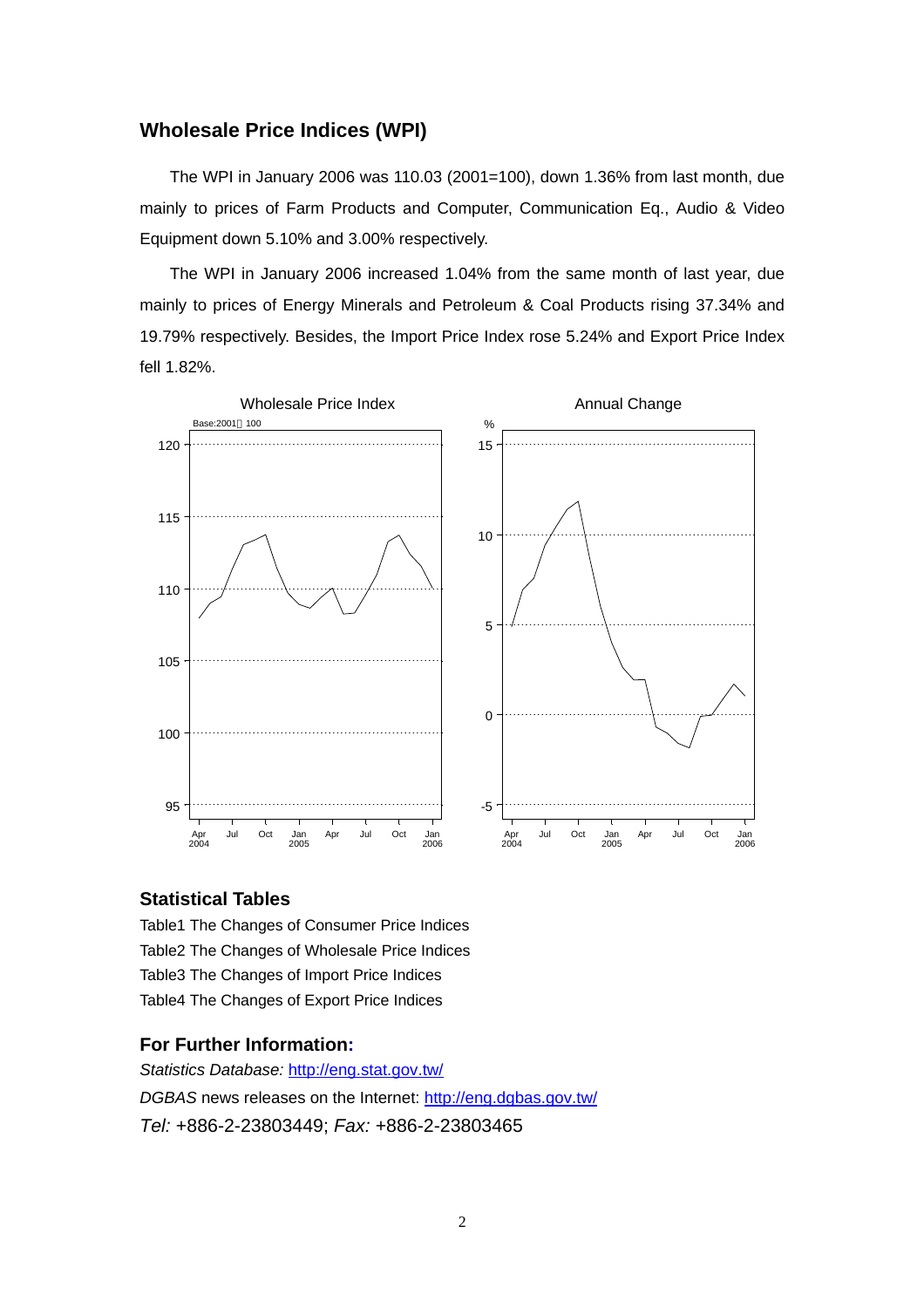### Table 1 The Changes of Consumer Price Indices

Jan. 2006

|                                                                         | Weight   | Index of Jan. | Compared with | Compared with    |
|-------------------------------------------------------------------------|----------|---------------|---------------|------------------|
| Groups                                                                  | $(\%0)$  | 2006          | Last Month    | the Same Month   |
|                                                                         |          | $(2001=100)$  | $(\% )$       | of Last Year (%) |
| General Index                                                           | 1,000.00 | 103.67        | 0.10          | 2.65             |
| <b>Basic Group</b>                                                      |          |               |               |                  |
| 1. Food                                                                 | 250.54   | 110.10        | $-1.64$       | 6.04             |
| Meat                                                                    | 25.17    | 115.05        | 1.81          | 3.02             |
| Fish & Shellfish                                                        | 16.73    | 111.42        | 2.30          | 2.10             |
| Vegetables                                                              | 27.89    | 108.77        | $-15.93$      | 12.30            |
| Fruits                                                                  | 27.94    | 123.43        | $-0.15$       | 31.88            |
| 2. Clothing                                                             | 47.46    | 100.29        | $-6.51$       | $-2.88$          |
| Garments                                                                | 32.52    | 98.81         | $-8.64$       | $-4.05$          |
| 3. Housing                                                              | 307.94   | 100.26        | 2.50          | 2.93             |
| <b>Residential Rent</b>                                                 | 210.96   | 97.40         | 0.01          | 0.06             |
| Water, Electricity & Gas Supply                                         | 37.37    | 103.08        | 1.02          | 2.46             |
| 4. Transportation & Communication                                       | 126.25   | 101.44        | 0.16          | 0.46             |
| Oils                                                                    | 22.63    | 124.60        | 0.25          | 7.62             |
| <b>Communication Services</b>                                           | 77.27    | 97.66         | 0.13          | $-0.73$          |
| 5. Medicines & Medical Care                                             | 37.37    | 114.07        | 0.08          | 6.26             |
| <b>Medical Care Services</b>                                            | 24.96    | 120.34        | 0.26          | 8.63             |
| 6. Education & Entertainment                                            | 161.11   | 99.03         | 0.29          | $-0.36$          |
| <b>Educational Expense</b>                                              | 118.75   | 100.26        | $-0.03$       | 0.21             |
| 7. Miscellaneous                                                        | 69.33    | 105.95        | 0.89          | 1.57             |
| <b>Personal Care Services</b>                                           | 14.01    | 103.10        | 2.27          | 2.69             |
| <b>Commodity and Service Groups</b>                                     |          |               |               |                  |
| 1. Commodity                                                            | 528.52   | 105.08        | $-1.33$       | 2.99             |
| (Excluding Food)                                                        | 277.97   | 100.55        | $-1.00$       | 0.13             |
| Non-durable Consumer Goods                                              | 384.36   | 109.21        | $-0.92$       | 5.00             |
| (Excluding Food)                                                        | 133.81   | 107.71        | 0.51          | 3.07             |
| Semi-durable Consumer Goods                                             | 62.59    | 98.59         | $-5.24$       | $-2.67$          |
| <b>Durable Consumer Goods</b>                                           | 81.57    | 89.45         | $-0.21$       | $-3.12$          |
| 2. Service                                                              | 471.48   | 102.08        | 1.78          | 2.27             |
| Housing                                                                 | 237.03   | 100.28        | 3.15          | 3.27             |
| Transportation & Communication                                          | 74.10    | 97.57         | 0.13          | $-0.81$          |
| <b>Medical Care</b>                                                     | 24.69    | 121.00        | 0.26          | 8.71             |
| Education & Entertainment                                               | 104.85   | 104.87        | 0.55          | 0.88             |
| Miscellaneous                                                           | 30.81    | 101.01        | 1.11          | 1.30             |
| <b>Special Groups</b>                                                   |          |               |               |                  |
| General Index Excluding Fruits & Vegetables                             | 944.17   | 103.01        | 0.70          | 1.59             |
| General Index Excluding Food                                            | 749.46   | 101.53        | 0.74          | 1.48             |
| General Index Excluding Fruits, Vegetables,<br>Fish, Shellfish & Energy | 873.10   | 102.28        | 0.68          | 1.37             |

Note :Due to late reports and corrections by respondents all data are subject to revision 3 months after original publication.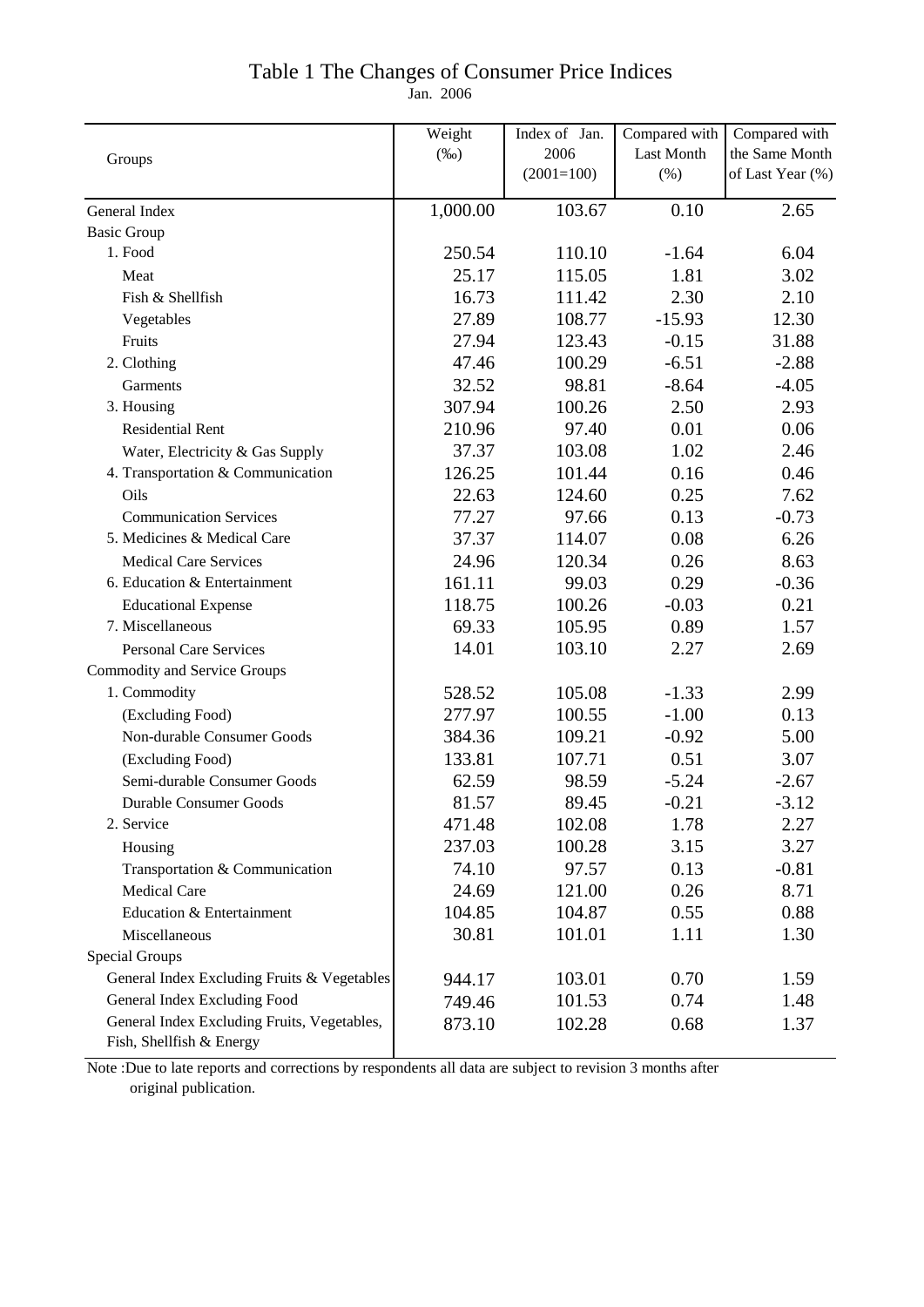### Table 2 The Changes of Wholesale Price Indices

Jan. 2006

| Groups                                                            | Weight         | Index of Jan. | Compared        | Compared      |
|-------------------------------------------------------------------|----------------|---------------|-----------------|---------------|
|                                                                   | $(\%0)$        | 2006          | with Last       | with the Same |
|                                                                   |                | $(2001=100)$  | Month           | Month of Last |
|                                                                   |                |               | (% )            | Year $(\%)$   |
| General Index                                                     | 1000.00        | 110.03        | $-1.36$         | 1.04          |
|                                                                   | 360.47         | 116.43        | $-0.06$         | $-0.30$       |
| General Index Excluding Import & Export                           | 310.71         | 119.00        | $-1.68$         | 5.24          |
| Import<br>Export                                                  | 328.82         | 94.53         | $-2.74$         | $-1.82$       |
| <b>Basic Group</b>                                                |                |               |                 |               |
| 1. Agriculture, Forestry, Livestock & Fishery                     | 39.30          | 117.28        | $-0.95$         | 1.38          |
| (1) Farm Products                                                 | 19.89          | 112.94        | $-5.10$         | 8.18          |
| (2) Forest Products                                               | 0.51           | 141.71        | $-3.34$         | 5.82          |
| (3) Livestock & Poultry                                           | 9.66           | 131.58        | 6.22            | $-5.00$       |
| (4) Aquatic Products                                              | 9.24           | 108.87        | 0.38            | $-3.99$       |
| 2. Minerals Products                                              | 37.73          | 212.28        | 1.11            | 35.99         |
| (1) Energy Minerals                                               | 30.16          | 221.33        | 1.17            | 37.34         |
| (2) Sand, Gravel & Crushed Stone                                  | 3.71           | 164.65        | 6.31            | 10.58         |
| 3. Manufacturing Products                                         | 889.18         | 105.60        | $-1.66$         | $-1.18$       |
| $(1)$ Food & Beverages                                            | 38.61          | 115.09        | $-0.15$         | 1.65          |
| (2) Tobaccos                                                      | 4.66           | 132.70        | $-0.16$         | $-1.45$       |
| (3) Textile Products                                              | 37.11          | 102.00        | $-1.74$         | $-0.25$       |
| (4) Ready-made Apparel & Accessories                              | 12.22          | 88.68         | $-2.83$         | $-0.65$       |
| (5) Hides, Skins, Leather & Related Products                      | 8.47           | 100.01        | $-2.32$         | 1.31          |
| (6) Lumber & Wood Products                                        | 3.56           | 106.20        | $-2.32$         | 0.39          |
| (7) Furniture & Fixture                                           | 8.76           | 107.90        | $-1.38$         | 1.30          |
| (8) Pulp, Paper, Paper Products & Printed                         | 21.45          | 101.66        | $-1.39$         | $-1.78$       |
| (9)Chemicals                                                      | 63.87          | 160.79        | $-0.50$         | $-1.09$       |
| (10)Chemical Products                                             | 30.02          | 95.61         | $-1.64$         | 0.19          |
| (11) Petroleum & Coal Products                                    | 41.01          | 155.99        | $-0.64$         | 19.79         |
| (12) Rubber & Plastic Products                                    | 31.42          | 108.30        | $-1.07$         | $-0.02$       |
| (13) Nonmetallic Mineral Products                                 | 14.80          | 111.01        | $-0.05$         | $-4.32$       |
| (14) Primary Metal Products                                       | 57.25          | 170.95        | $-2.33$         | $-4.49$       |
| (15) Metal Products                                               | 30.52          | 119.88        | $-2.51$         | $-7.64$       |
| (16)Machinery                                                     | 60.94          | 98.23         | $-1.47$         | $-2.01$       |
| (17) Computer, Communication Eq., Audio &                         | 129.17         | 66.35         | $-3.00$         | $-5.25$       |
| Video Equipment                                                   |                |               |                 |               |
| (18) Electronic Components & Accessories                          | 176.39         | 75.45         | $-2.37$         | $-5.62$       |
| $(19)$ Electrical Equipments & Apparatus                          | 41.65          | 109.74        | $-1.16$         | 6.94          |
| (20) Transportation Equipment & Parts                             | 45.15          | 96.98         | $-1.04$         | $-3.04$       |
| (21) Precision Instruments                                        | 19.24<br>12.91 | 94.19         | $-2.88$         | $-2.40$       |
| (22) Miscellaneous Products<br>4. Water Supply, Electricity & Gas | 33.79          | 104.26        | $-2.07$<br>0.39 | 3.38          |
| By Stage of Processing                                            |                | 101.11        |                 | 1.11          |
| 1.Raw Materials                                                   | 61.00          | 178.03        | 0.88            | 22.05         |
| 2. Intermediate Materials                                         | 413.28         | 117.00        | $-1.05$         | $-0.60$       |
| 3. Finished Goods                                                 | 196.90         | 99.14         | $-1.18$         | $-0.01$       |
| (1) Capital Goods                                                 | 68.55          | 90.92         | $-1.58$         | $-2.77$       |
| (2) Consumer Goods                                                | 128.35         | 103.32        | $-0.98$         | 1.31          |
| Special Groups                                                    |                |               |                 |               |
| General Index Excluding Exports                                   | 671.18         | 117.50        | $-0.82$         | 2.18          |
| General Index Excluding Imports                                   | 689.29         | 106.17        | $-1.21$         | $-0.94$       |
| Non Heavy Chemical Industrial Products                            | 211.51         | 103.72        | $-1.32$         | 0.20          |
| Heavy Chemical Industrial Products                                | 677.67         | 106.20        | $-1.76$         | $-1.59$       |

Note:Due to late reports and corrections by respondents all data are subject to revision 3 months after

original publication.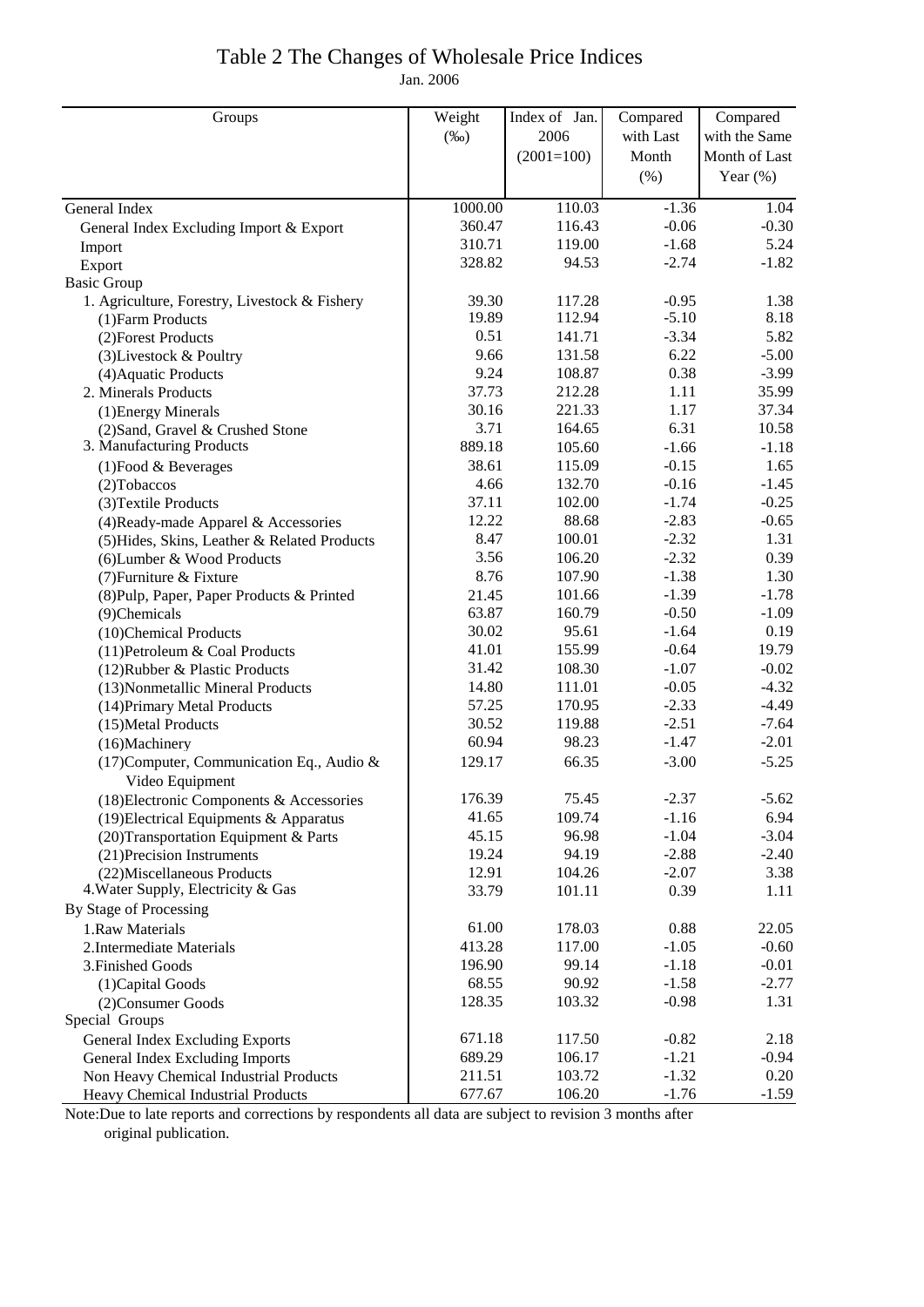# Table 3 The Changes of Import Price Indices

Jan. 2006

| Groups                                            | Weight<br>$(\%0)$ | Index of Jan.<br>2006<br>$(2001=100)$ | Compared<br>with Last<br>Month<br>(% ) | Compared<br>with the Same<br>Month of Last<br>Year $(\%)$ |
|---------------------------------------------------|-------------------|---------------------------------------|----------------------------------------|-----------------------------------------------------------|
| Basic Group (on N.T.D. Basis)                     |                   |                                       |                                        |                                                           |
| General Index                                     | 1,000.00          | 119.00                                | $-1.68$                                | 5.24                                                      |
| 1. Animal, Vegetable Products & Prepared<br>Foods | 47.60             | 119.76                                | $-0.40$                                | 3.46                                                      |
| 2. Mineral Products                               | 134.52            | 208.75                                | 0.22                                   | 36.10                                                     |
| 3. Textiles & Textile Articles                    | 23.09             | 103.15                                | $-3.23$                                | 1.37                                                      |
| 4. Wood, Paper, Pulp & Articles Thereof           | 25.78             | 111.68                                | $-3.10$                                | $-0.22$                                                   |
| 5. Chemicals, Plastics, Rubber & Articles Thereof | 133.44            | 128.14                                | $-2.18$                                | $-2.09$                                                   |
| 6. Primary Metals & Articles Thereof              | 76.14             | 177.32                                | $-1.70$                                | 7.08                                                      |
| 7. Machinery, Optical & Precision Instruments     | 166.08            | 94.63                                 | $-1.60$                                | $-5.44$                                                   |
| 8. Electronic Machinery                           | 355.47            | 77.87                                 | $-3.10$                                | $-4.87$                                                   |
| 9. Transportation Equipment & Parts               | 20.86             | 94.96                                 | $-2.72$                                | $-4.17$                                                   |
| 10. Miscellaneous Products                        | 17.02             | 101.39                                | $-2.34$                                | 0.38                                                      |
| Basic Group (on U.S.D. Basis)                     |                   |                                       |                                        |                                                           |
| General Index                                     | 1,000.00          | 125.15                                | 1.93                                   | 4.63                                                      |
| 1. Animal, Vegetable Products & Prepared<br>Foods | 47.60             | 126.02                                | 3.25                                   | 2.86                                                      |
| 2. Mineral Products                               | 134.52            | 219.46                                | 3.90                                   | 35.30                                                     |
| 3. Textiles & Textile Articles                    | 23.09             | 108.47                                | 0.32                                   | 0.77                                                      |
| 4. Wood, Paper, Pulp & Articles Thereof           | 25.78             | 117.43                                | 0.44                                   | $-0.82$                                                   |
| 5. Chemicals, Plastics, Rubber & Articles Thereof | 133.44            | 134.71                                | 1.40                                   | $-2.67$                                                   |
| 6. Primary Metals & Articles Thereof              | 76.14             | 186.45                                | 1.90                                   | 6.45                                                      |
| 7. Machinery, Optical & Precision Instruments     | 166.08            | 99.52                                 | 2.01                                   | $-5.99$                                                   |
| 8. Electronic Machinery                           | 355.47            | 81.87                                 | 0.44                                   | $-5.46$                                                   |
| 9. Transportation Equipment & Parts               | 20.86             | 99.89                                 | 0.86                                   | $-4.72$                                                   |
| 10. Miscellaneous Products                        | 17.02             | 106.65                                | 1.24                                   | $-0.22$                                                   |

Note:Due to late reports and corrections by respondents all data are subject to revision 3 months after original publication.